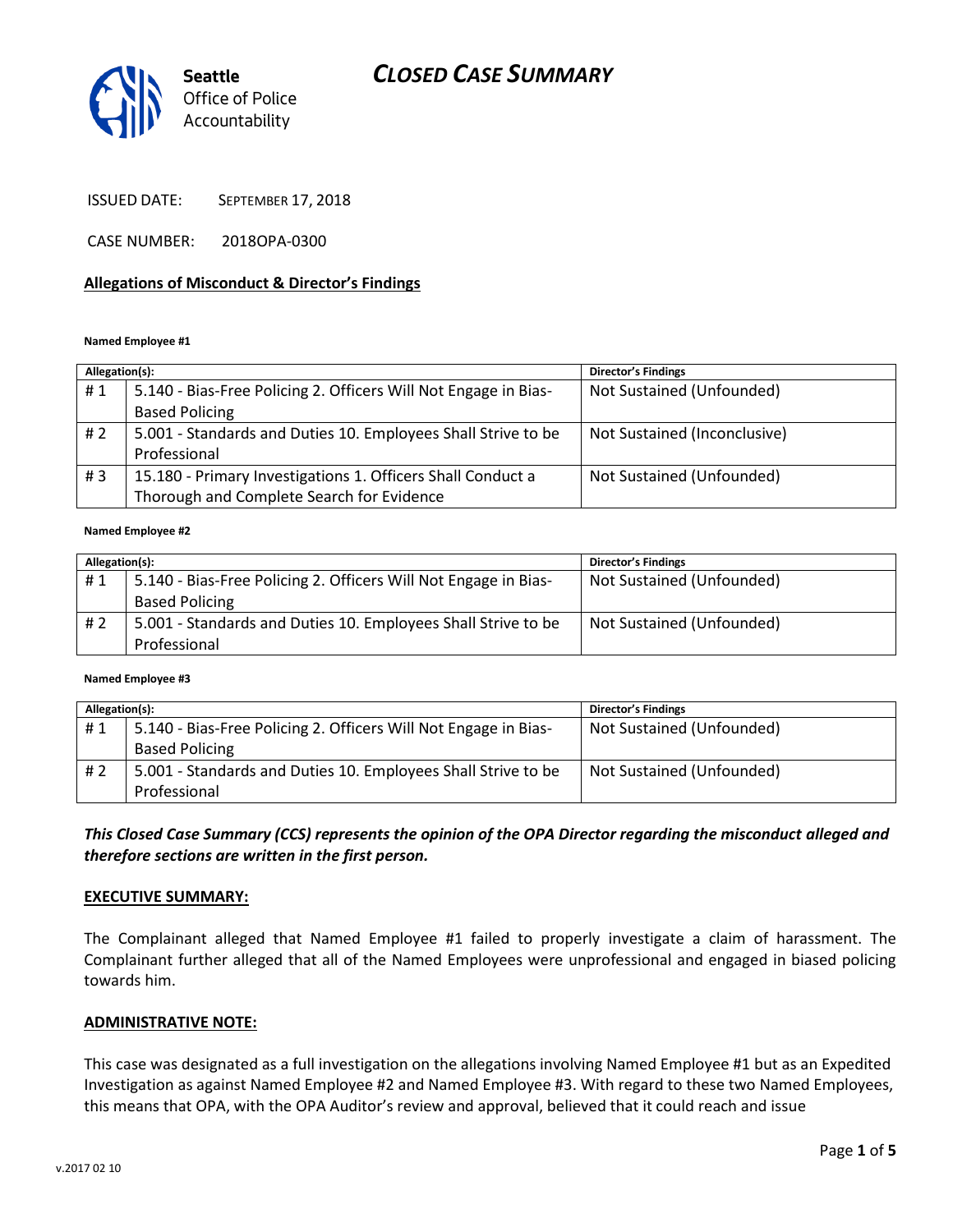

OPA CASE NUMBER: 2018OPA-0300

recommended findings based solely on its intake investigation and without interviewing the Named Employees. As such, Named Employee #2 and Named Employee #3 were not interviewed as part of this case.

### **STATEMENT OF FACTS:**

The Complainant called the police to report that his building management had sent letters to a number of other tenants that contained his background information, including his past criminal history. Named Employee #2 (NE#2) and Named Employee #3 (NE#3) were dispatched to the scene. When they arrived, they spoke both with the Complainant and with an employee of the building. They confirmed that multiple tenants had received these letters in their mailboxes. The Complainant contended that the individual who sent the letters was the same person who had also recently assaulted him. He stated that he believed that the handwriting on the letters was the same as an exemplar of the other individual's handwriting. The officers examined the letters, but had no evidence, other than that proffered by the Complainant, to connect them to the other individual.

The officers spoke to the building employee who told them that another tenant had stated that the Complainant had, himself, mailed the letters out. The officers spoke with this other tenant who confirmed her account. She further stated that the Complainant did so to get the building management in trouble. The officers reviewed building security video and did not discover any additional evidence. The officers gave the Complainant a business card and then left the scene.

The Complainant later called the North Precinct to discuss his case. He stated that he tried to reach Named Employee #1 (NE#1), who was assigned to the North Precinct Community Policing Team, but that NE#1 did not initially return his calls. Ultimately, they spoke and discussed his case. The Complainant stated that NE#1 told him that they were not going to further investigate his case and that they did not have handwriting experts that were going to compare the letters to another document. The Complainant relayed that NE#1 told him that SPD would only investigate claims of harassment. The Complainant stated that he was being harassed by the building staff and NE#1 told him that he would look into it in the next two weeks.

The Complainant asserted that NE#1 was rude and dismissive during their conversation. He further contended that NE#2 and NE#3 were also dismissive to his concerns. Lastly, he alleged that all of the Named Employees were biased against him because he was a resident of a low-income housing building.

### **ANALYSIS AND CONCLUSIONS:**

### **Named Employee #1 - Allegations #1** *5.140 - Bias-Free Policing 2. Officers Will Not Engage in Bias-Based Policing*

SPD policy prohibits biased policing, which it defines as "the different treatment of any person by officers motivated by any characteristic of protected classes under state, federal, and local laws as well other discernible personal characteristics of an individual." (SPD Policy 5.140.) This includes different treatment based on multiple protected classes that are set forth in the policy. (*See id*.)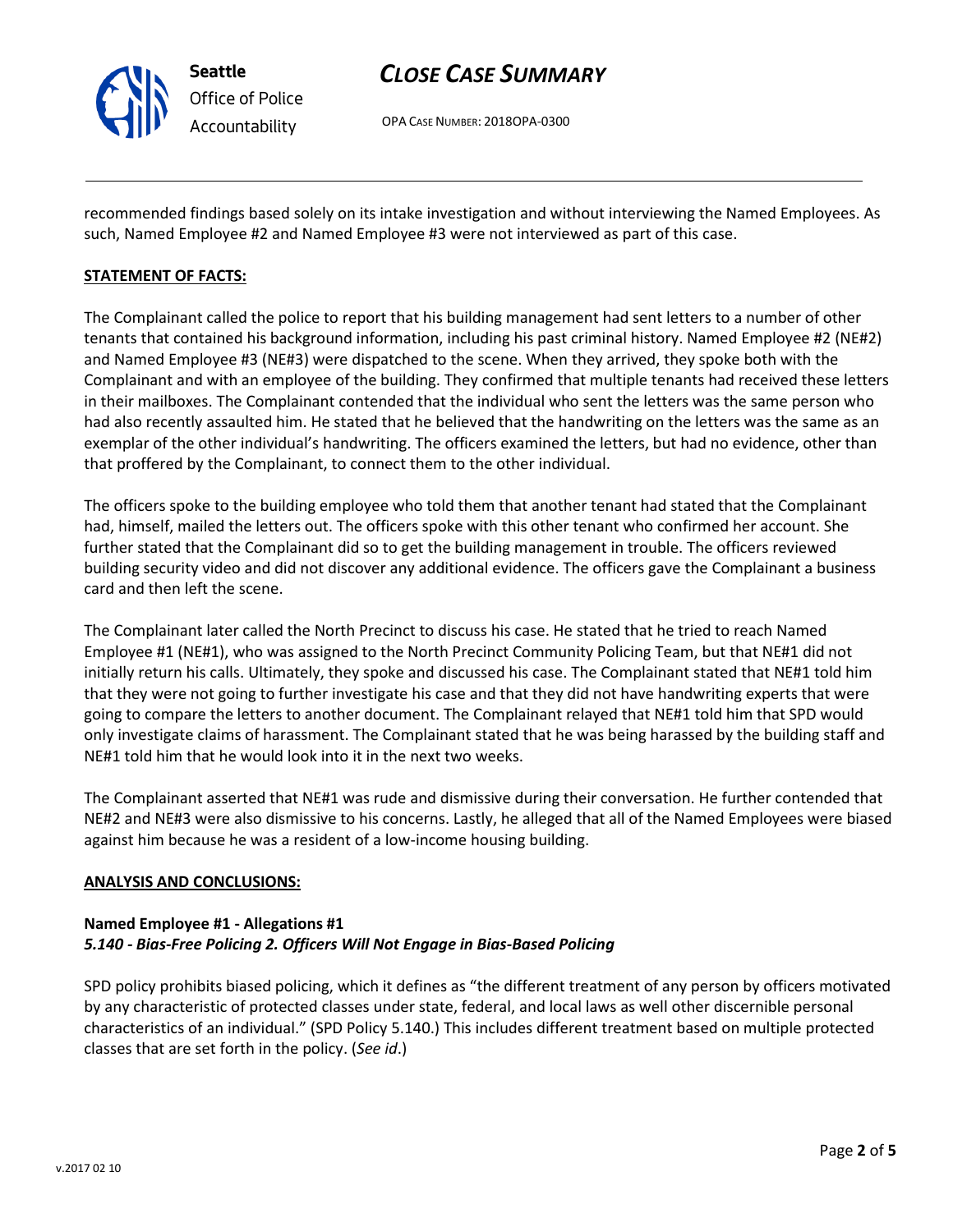

OPA CASE NUMBER: 2018OPA-0300

Here, the Complainant alleged that NE#1 engaged in bias towards him because he was a resident of a low-income housing building. Even if this is true, this is not a protected class under the policy. As such, NE#1 technically could not have engaged in biased policing towards him on this ground.

Moreover, even if evaluated on the merits, there is simply no evidence in the record that NE#1's actions and demeanor towards the Complainant was based on bias. Simply stated, there must be more evidence than the unsupported statement of the Complainant to prove this claim.

For these reasons, I recommend that this allegation be Not Sustained – Unfounded.

Recommended Finding: **Not Sustained (Unfounded)**

## **Named Employee #1 - Allegation #hi2** *5.001 - Standards and Duties 10. Employees Shall Strive to be Professional*

SPD Policy 5.001-POL-9 requires that SPD employees "strive to be professional at all times." The policy further instructs that "employees may not engage in behavior that undermines public trust in the Department, the officer, or other officers." (SPD Policy 5.001-POL-9.)

As discussed above, the Complainant alleged that NE#1 was rude and dismissive during their phone call relating to this incident. As an example of this alleged conduct, the Complainant pointed to NE#1's statement that SPD was not going to investigate his case. NE#1 denied engaging in unprofessional conduct or being rude and dismissive towards the Complainant. He recalled telling the Complainant that the Department was likely not going to take fingerprints off of the letter, but he did not believe that this was unprofessional.

The Complainant also alleged that he called NE#1 multiple times, but that NE#1 did not return his calls. Similarly, the building employee also stated that he tried to call NE#1 without success and without hearing back from him. That NE#1 did not promptly return these phone calls is unfortunate, but it suggests a high workload rather than unprofessional behavior. Notably, the building employee later told OPA that, when he did finally speak with NE#1, he found NE#1 to be very helpful.

Ultimately, there is no audio recording of NE#1's conversation with the Complainant. As such, I have no way to determine, when applying a preponderance of the evidence standard, whether NE#1 was rude and dismissive during that call, thus engaging in unprofessional behavior. In reaching this decision, I note that the Complainant also referred to NE#2 and NE#3 as dismissive, which was conclusively disproven by the video. While this fact causes me to lean more towards crediting NE#1's account, I ultimately cannot reach a conclusive decision on this issue.

For these reasons, I recommend that this allegation be Not Sustained – Inconclusive.

Recommended Finding: **Not Sustained (Inconclusive)**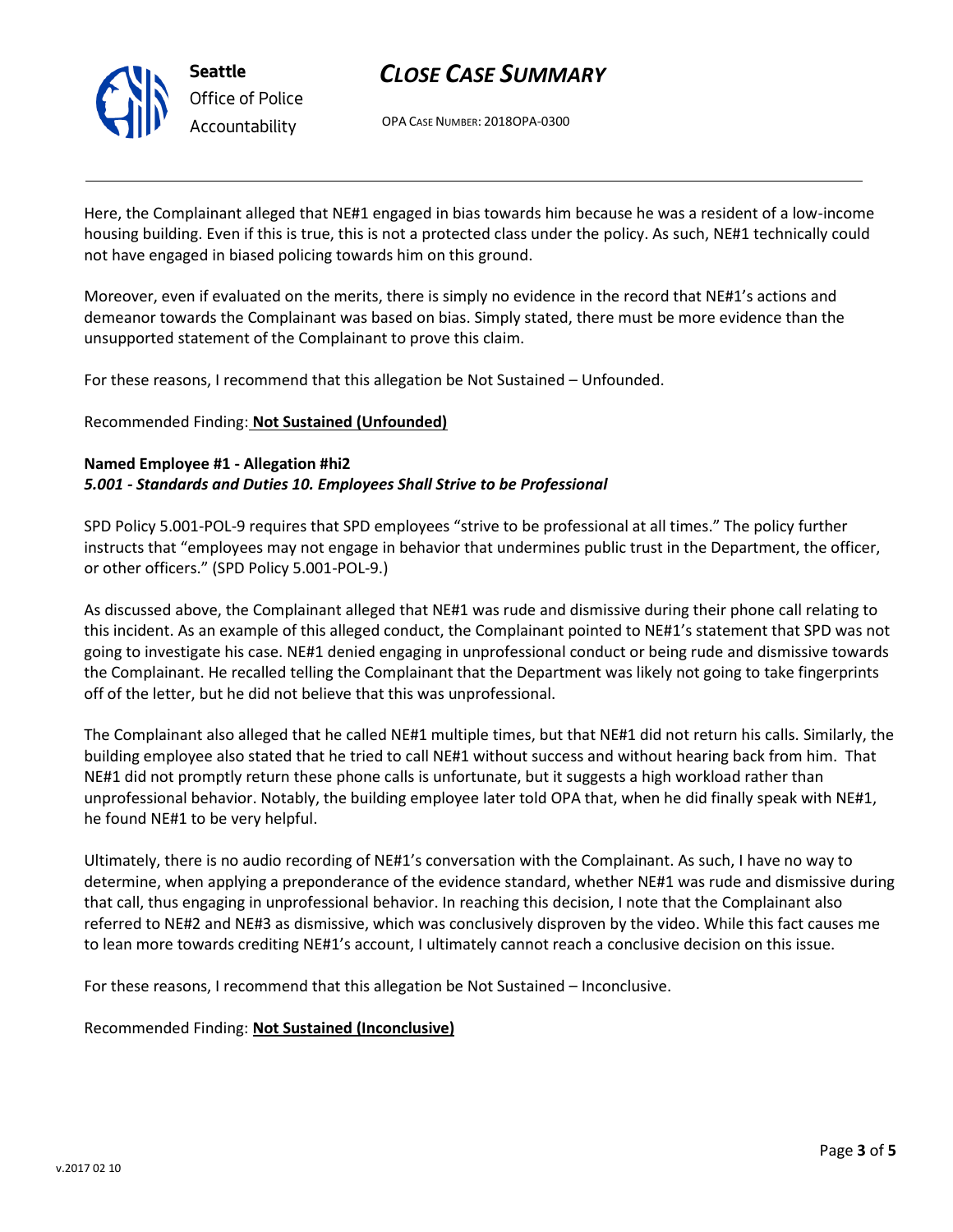

OPA CASE NUMBER: 2018OPA-0300

### **Named Employee #1 - Allegation #3** *15.180 - Primary Investigations 1. Officers Shall Conduct a Thorough and Complete Search for Evidence*

SPD Policy 15.180-POL-1 concerns primary investigations and directs officers to conduct a thorough and complete search for evidence.

NE#1 recounted multiple conversations that he had with the Complainant. He stated that he recalled speaking to the Complainant about this case and the Complainant asking that the letters be examined for fingerprints. NE#1 told the Complainant that this was unlikely to happen. NE#1 explained to OPA that it was not the role of a patrol officer to examine a document for fingerprints. He stated that this was done by specialized technicians at the request of either the investigating officers (NE#2 and NE#3) or a follow up unit. NE#1 stated that, at the time of the phone call, the case was not assigned to him and he did not work for a follow up unit.

Based on the above, and due to NE#1's role in regards to this case, I do not believe that he was obligated to examine the letters for fingerprints or to have someone else do that. I agree with NE#1 that this was the responsibility of the assigned officers or a follow up unit. I also note that, given the workload and resource limitations of the Department, such investigatory steps likely would not have occurred regardless.

For these reasons, I do not find that NE#1 violated this policy and I recommend that this allegation be Not Sustained – Unfounded.

### Recommended Finding: **Not Sustained (Unfounded)**

### **Named Employee #2 - Allegations #1** *5.140 - Bias-Free Policing 2. Officers Will Not Engage in Bias-Based Policing*

The Complainant claimed that NE#2 and NE#3 were biased towards him based on the fact that he was a resident of a low-income housing building. First, as discussed above in the context of NE#1, being a resident of a low-income housing building is not a protected class for the purpose of the policy. Second, even if It was, I find no evidence that NE#2 and NE#3 engaged in bias or any other inappropriate behavior towards the Complainant. In OPA's opinion, their lack of bias is conclusively established by the Body Worn Video (BWV) of their interaction with the Complainant.

For these reasons, I recommend that this allegation be Not Sustained – Unfounded as against both NE#2 and NE#3.

Recommended Finding: **Not Sustained (Unfounded)**

# **Named Employee #2 - Allegation #2** *5.001 - Standards and Duties 10. Employees Shall Strive to be Professional*

The Complainant alleged that NE#2 and NE#3 were dismissive towards his concerns and regarding what he was telling them when they responded to his call for service.